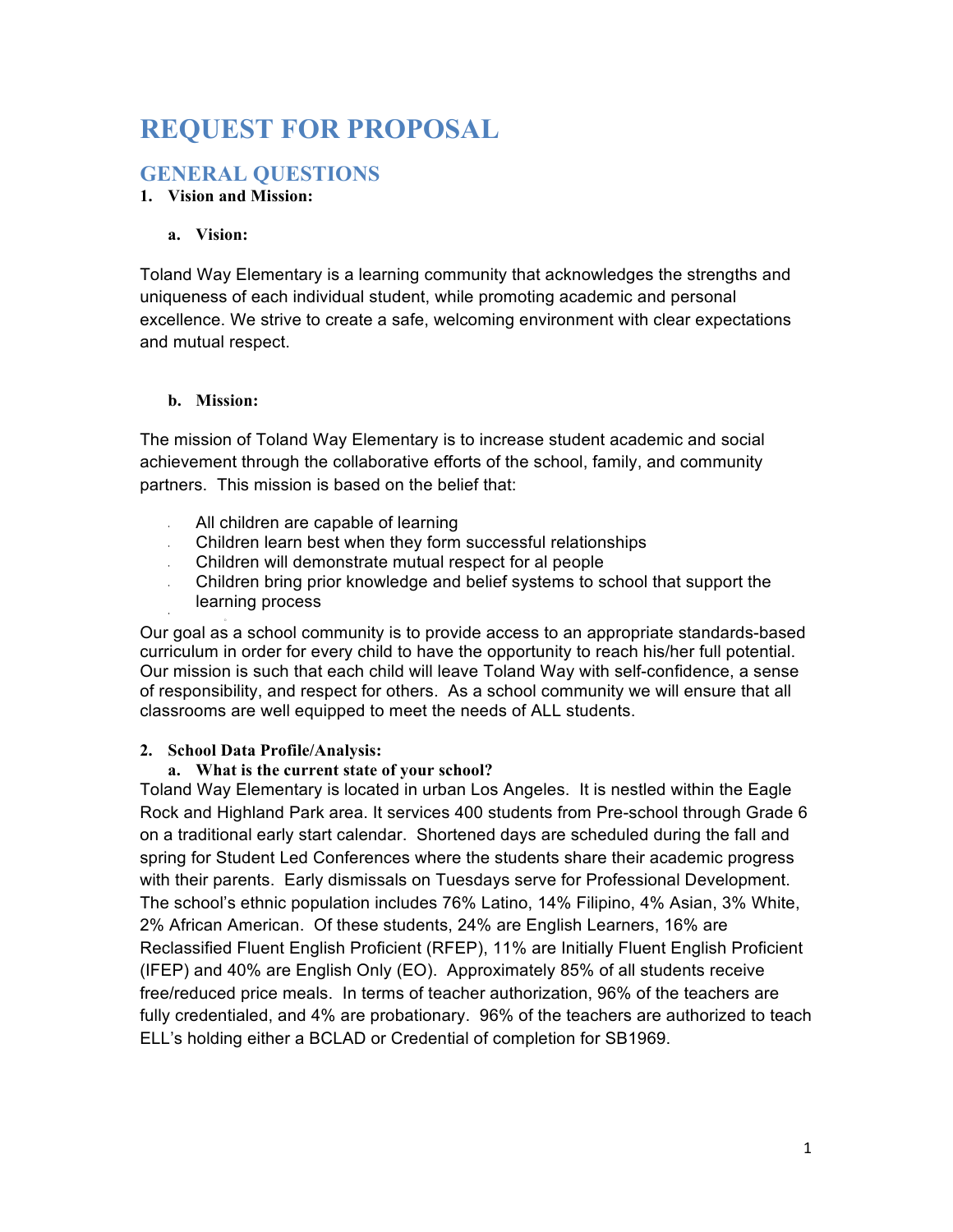Over the last three years, our Local Design School Intervention focused on students performing at Basic and Below Basic levels of proficiency. Data analysis supports the finding that participating students increased proficiency in mathematics

Despite these efforts, the school did not meet AYP targets and student marks in grades 2-6 demonstrated little improvement.

- The continued monitoring of student performance using data charts, weekly assessments, and district assessments has led to progress being made in targeted content strands.
- The percentage of students scoring proficient and advanced on the CST has decreased 2.9 percentage points over a five-year period but demonstrated a 3% increase from one year to the next. Teachers agree that the school needs to expand after-school intervention to include any students scoring below proficient and not simply target those students that are in the FBB range.
- MyData content strand reports indicate that students in grades 2-5 need additional instructional support in number sense, data analysis and geometry.

#### English Learners

- AMAO 1 and 2 were met. AMAO 3 was not. The percentage of students scoring Proficient on the CELDT decreased slightly from 36% to 32%. The percentage of EL students scoring Basic or above on the CST ELA increased from 69% to 70%. The percentage off English Learners receiving a 3 or above in ELA increased from 28% to 34%. The reclassification rate stayed about the same and the number of LTELs went down.
- There has been an overall increase in proficiency levels for English Learners in ELA of 7% in the last five years. Proficiency levels for English Learners in ELA have increased over time due to the following: targeted interventions though the Learning Center; before/after school tutoring; targeted literacy goals through the Accelerated Reading Program and other literacy related events for students and parents; and implementation of Kagan cooperative learning structures.
- Although proficiency levels for English Learners in math are higher that ELA, there has been a 10% decrease in proficiency levels for English Learners in math over the last five years. Factors for this include: greater emphasis placed on ELA interventions, and a new math program being implemented.
- Interventions have been effective in moving students to proficient or advanced due to the following: smaller group size; targeted skills/needs; improved progress monitoring; collaboration between teachers and the RTI team.
- A decrease in the EL population and collaboration between teachers and the EL Coordinator regarding reclassification has resulted in a decrease in Long Term English Learners.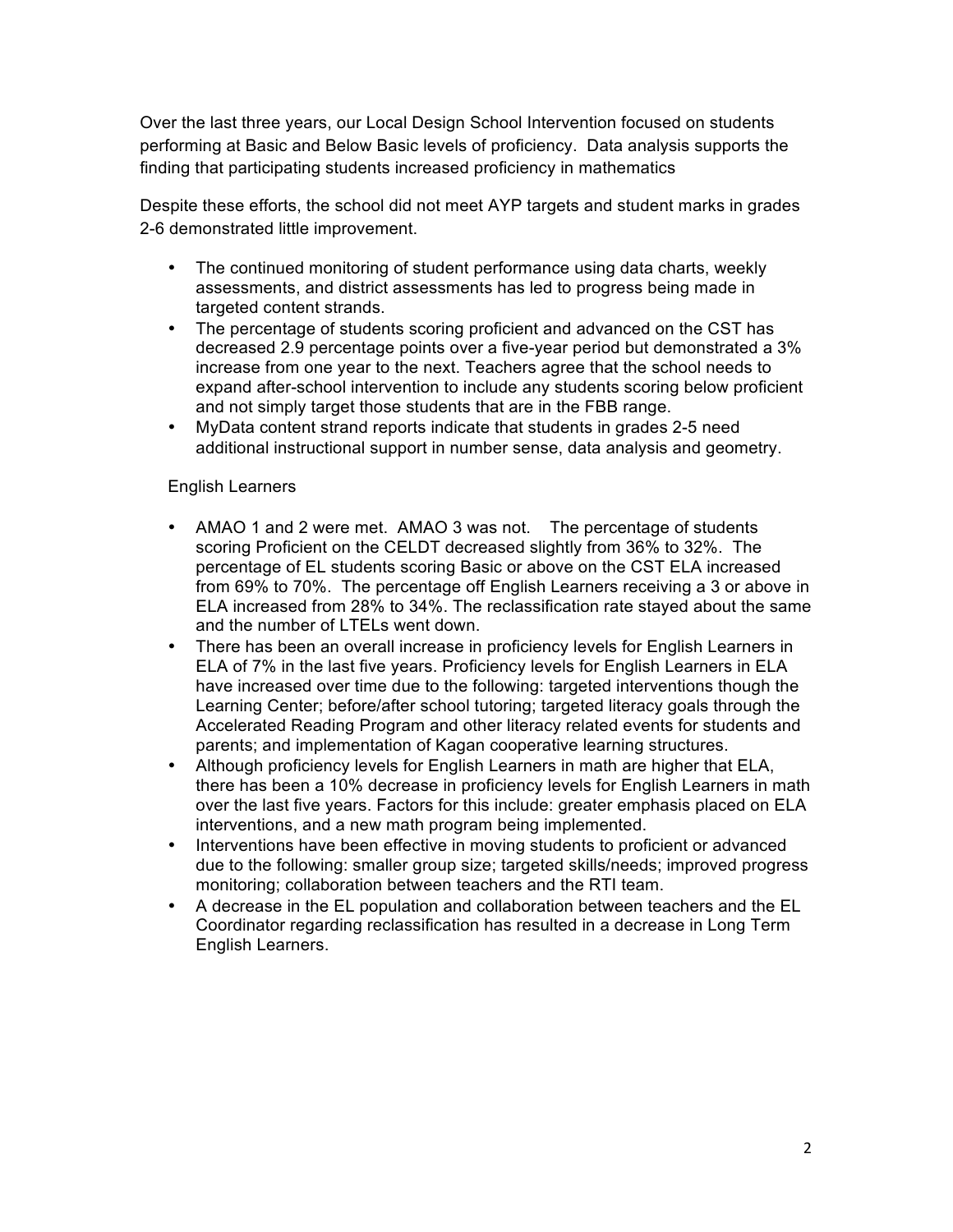**b.)Based on your analysis, please identify the most central and/or urgent needs/challenges that the school seeks to address in order to improve the teaching and learning environment.** 

- 1. Increase the percentage of students scoring Proficient on the CELDT.
- 2. Expand after-school intervention and in school intervention to include any students scoring below proficient and not simply target those students that are in the FBB range.
- 3. In order to support the implementation of the Common Core State Standards, we will provide teachers and staff access to professional learning to accelerate proficiency for our English Learners, socioeconomically disadvantaged students and other students who are below grade level. To elicit critical thinking and deeper understanding with texts and other content, professional development will focus on specific strategies for implementation of discussion techniques, questioning, and 21<sup>st</sup> Century Skills.
- 4. Increase attendance rates of all students especially those with chronic attendance problems.

Applicants can review the data sheet

(http://schoolinfosheet.lausd.net/budgetreports/schperfreports.jsp) and the report card (http://getreportcard.lausd.net/reportcards/reports.jsp) for their current school but should not confine themselves to these resources alone.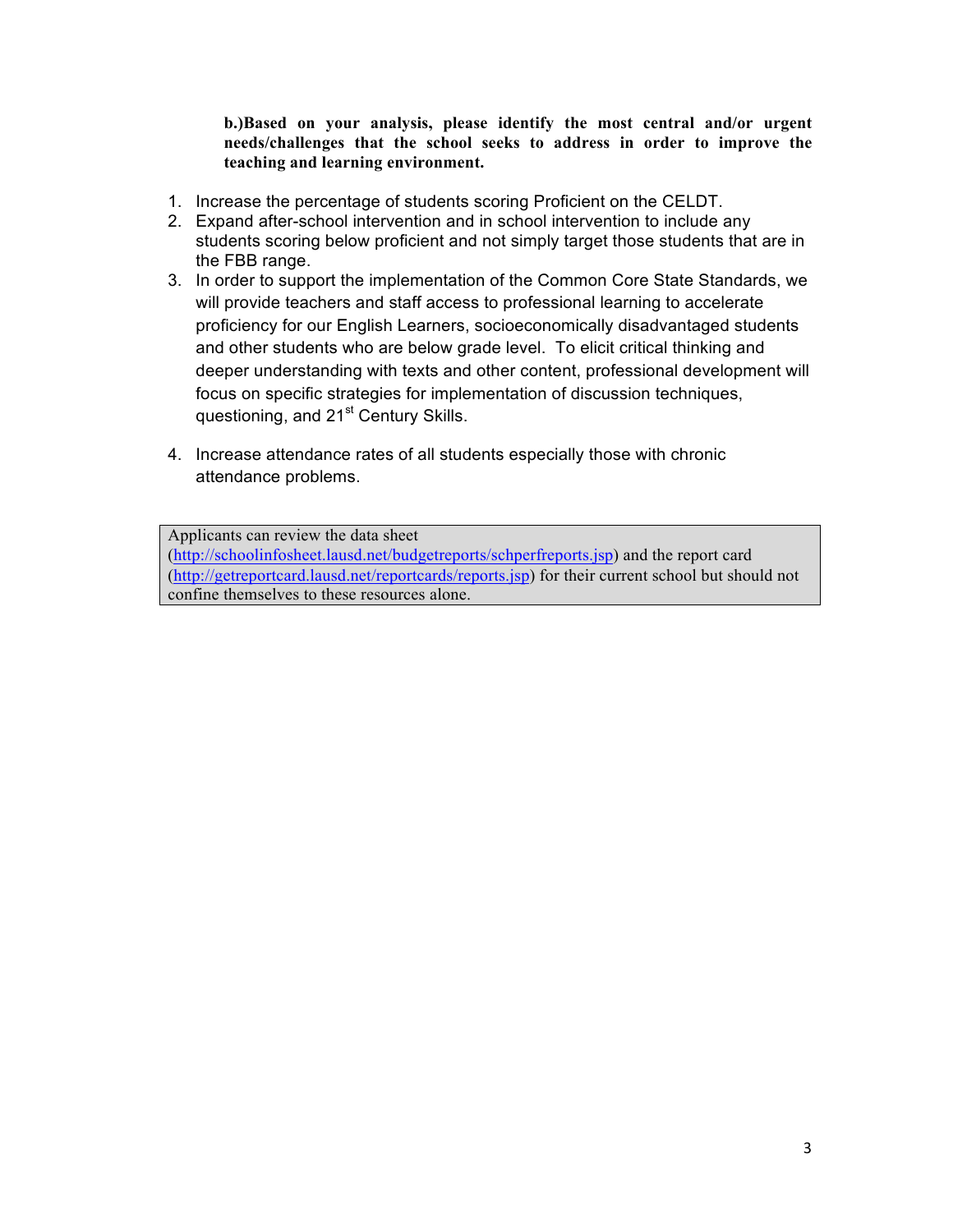#### **3. Family and Community Engagement**

At Toland Way Elementary, we believe that parent involvement is an integral part of improving our student's academic achievement. Parents and community members have the opportunity to work together in a mutually, supportive and respectful partnership with our school. The Parent Center has resources for parents and is used for SSC, CEAC, ELAC and School Leadership Council meetings and parent trainings. In addition, the school activities that we have held and will continue to hold, play a significant role in the development of the parent/school/community partnership.

Communication with parents regarding school activities, information about standards based instruction, resources, standardized testing, homework policies and discipline are made during Back to School Night, Parent Conferences, regular school wide meetings, telephone messages to families on a weekly basis and written notices in English and Spanish. Translation is available as needed.

Communicate effectively with parents about their child's academic progress.

Communicate with parents through a variety of means about school programs.

Provide opportunities for parents to participate in classroom and school activities.

#### Parent Engagement

- Staff will collaborate and strategize on best practices for working with parents and for maintaining a welcoming classroom and school environment.
- A Parent Center will be maintained by a bilingual community representative to provide information and resources for parents.
- Parents will have the opportunity to be involved in school leadership through ELAC, SSC, School Leadership and PTA.
- Staff and parents will work together through PTA to support academic achievement, and school activities and events.
- Incentives will be given to students to encourage parent participation and the return of the School Experience Survey.
- Parents are offered workshops on parenting and managing stress.

#### Parent Communication

- School communications will be sent in English and Spanish and other languages as needed.
- Translation will be provided for conferences, meetings and workshops as needed.
- Information about school programs will be distributed through a variety of means including: the school website, connect-Ed, meetings, workshops, letters, flyers, posters and the parent information board.
- Coffee with the Principal will be held on a monthly basis.
- Student led conferences will be held twice a year.
- Teachers are supported to communicate effectively with parents about their child's academic progress by facilitating translation, school-wide communication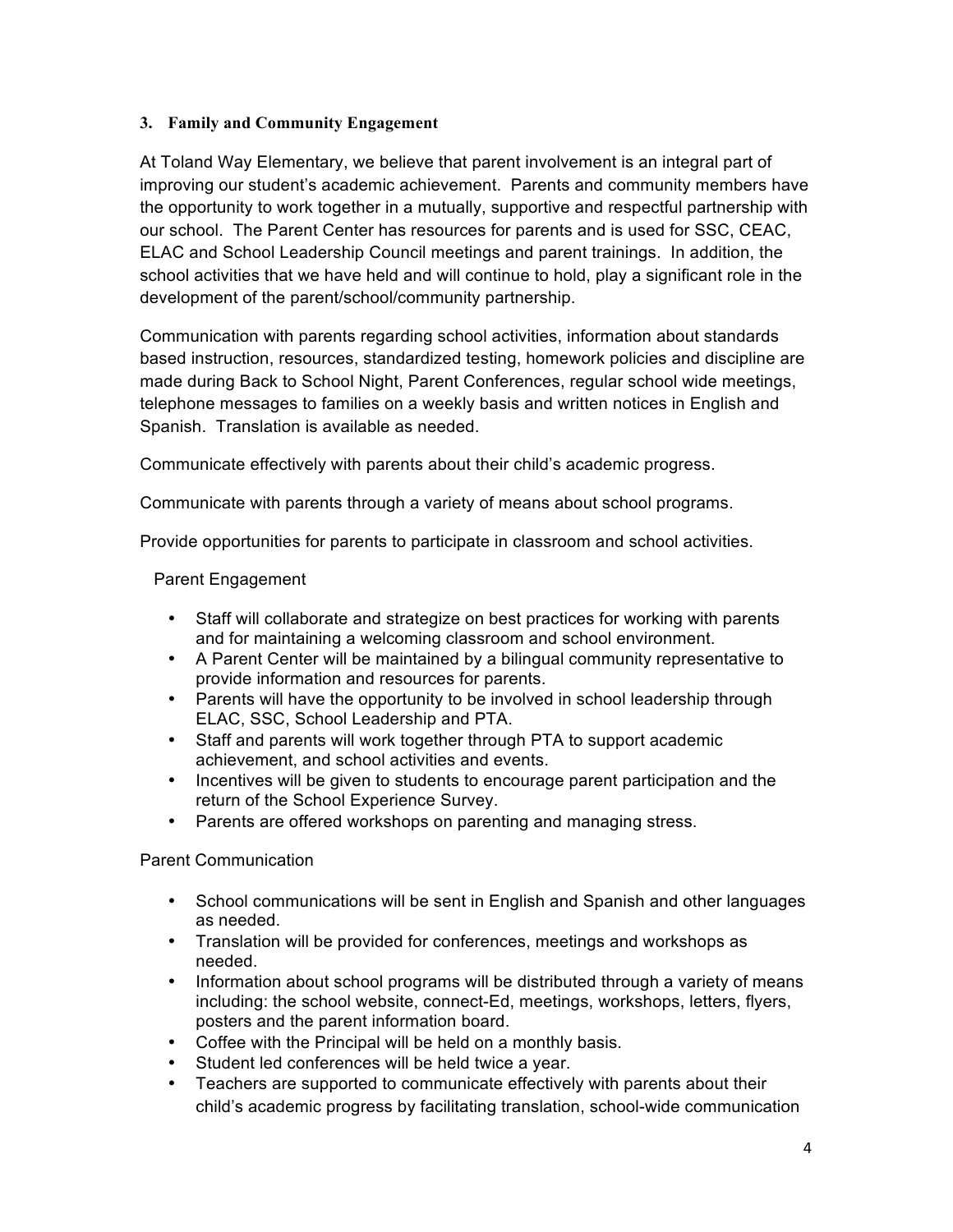and grade level meeting time to plan for School Wide Parent events (such as Back to School Night) and parent conferences

#### Parent Training

- Trainings and workshops will be held on a variety of topics during the school day, in the evening or on a Saturday to build parent capacity to support their child's academic success.
- Provide opportunities for parents to participate in classroom and school activities

#### **4. School Culture and Climate**

**a. Academic Culture:** Describe the academic culture that must be in place at your school, including how teachers and students will build strong relationships together and work/learn in a safe environment. Describe what academic achievement, student motivation to succeed, personalization, and safety would look like. Identify specific practices, routines, activities, structures, etc. that will support the achievement of the collaborative culture and climate envisioned, and how they will be introduced to teachers, students, and parents.

Toland Way has fully committed to implementing behavioral plan. Holly Proebedias from the District Office of Integration comes to the school annually to provide professional development on bullying, cyber-bullying, cyber safety and other training on professional responsibilities for student safety. The Behavioral Plan for the school day is extended into the afterschool program, including the behavioral reward system. This has resulted in more consistent behavior during

Toland Way has monthly Coordination of Services Team (COST) in order to analyze the learning, behavioral, and social emotional needs of the school as a whole. This allows the principal, coordinator, Resource Teacher, nurse and other relevant staff to identify trends and identify appropriate academic and social emotional interventions to meet those needs. The PSA provides home visits and family counseling for students having attendance issues. The PSA has also brought resources and assistance for students who are chronically absent. Students who are identified as needing clothing and shoes are provided needed items by Operation School Bell*.* 

Toland Way believes that educating the whole child through a balanced curriculum that includes the arts, physical education and a focus on health nutrition and responding to students' interests motivates all children to come to school and fully engage in school activities. This can be especially true for students who may be struggling in academic areas and may have family issues that have impacted their school attendance. Offering students a variety of ways to learn through a variety of modalities can allow them to excel, gaining confidence, motivating good school attendance and giving students additional ways to access academic content. Toland Way offers the following programs:

CTG- Physical Education Physical Education Teacher Program Ready Set Gold (Fitness)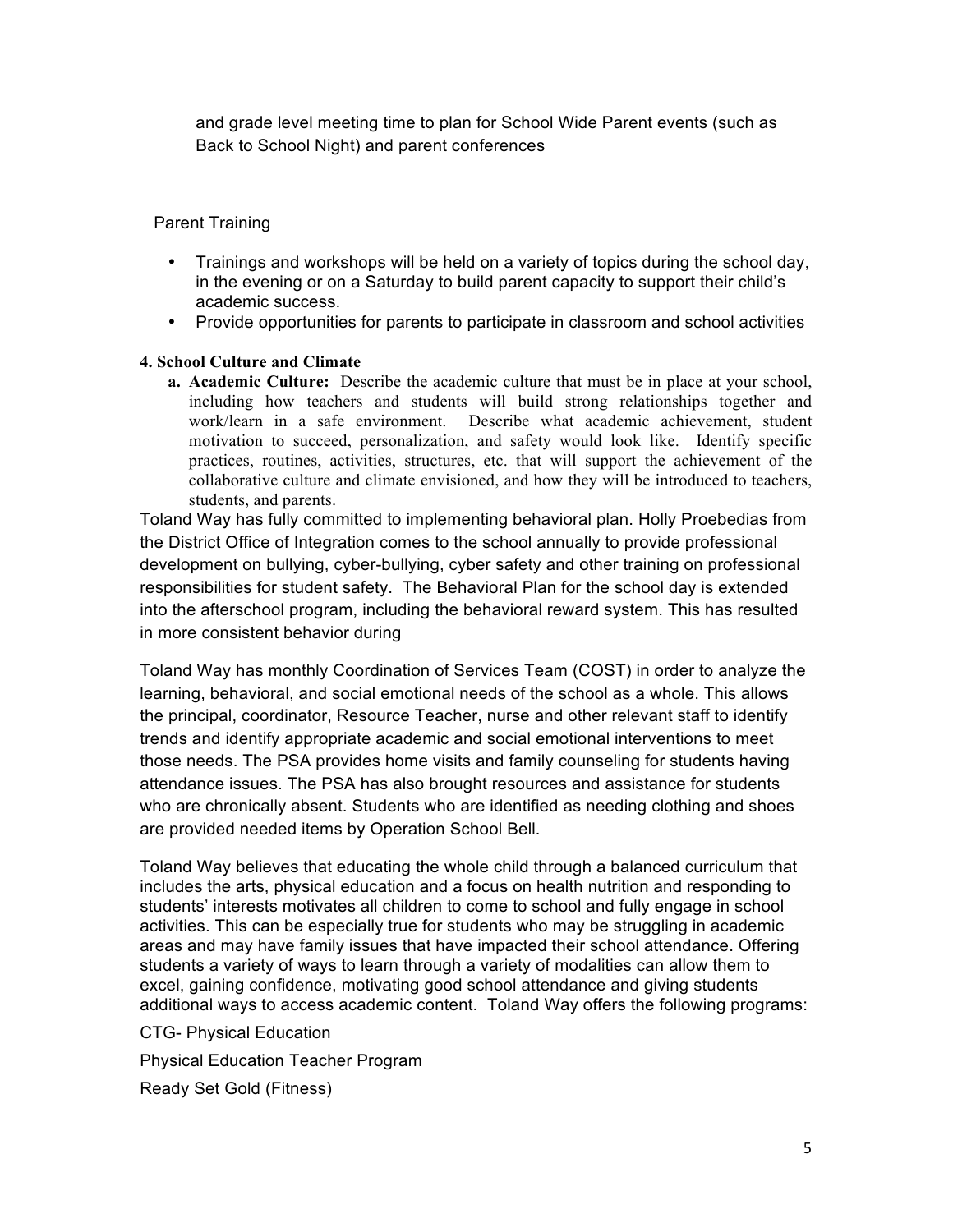Reading Is Fundamental (RIF) Project HOPE- (Helping Other People Everyday) Drama, Dance provided by LAUSD Toland Way Drama Club Visual Arts by Center Arts Eagle Rock Drama provided by Occidental College GATE outings, enrichment, lunch club Media Lab, Student Council Academic & Athletic events in LASBEST and Youth Services Parent Workshops- (Academic and Health) LA'S BEST/ Theodore Payne Garden Project Early Childhood Education Professional Learning Community (ECEPLC)

Harmony Orchestra Project

Toland Way is focusing on empowering students to be responsible for their learning through classroom activities and routines that lead to Student Led Conferences. This has proven to be very successful. Students learn how to verbalize what they are learning and also to evaluate and explain their own learning progress. This also motivates students because they are learning to see their ability to improve their ability to learn by utilizing new strategies and moderating their own behavior and habits. Continuing Professional development on differentiation will be expanded to personalization with practical strategies to make a classroom student-centered to increase student engagement and learning. We are also promoting a culture of college access for all of our students through referring to our college banners in the auditorium, encouraging TA's to share their current college experience and goals and other school and classroom activities.

Students who are having difficulty in meeting grade level standards are provided with differentiated instruction. We will implement the teaching and learning cycle to promote a culture of learning by providing time for teachers, paraprofessionals, and other faculty to meet by grade/levels/ in order to do the following:

- Data analysis of student work
- Plan differentiated lessons to incorporate the instructional strategies learned during the various professional development opportunities
- Reflect and evaluate lessons and refine actions to determine student needs

Intervention Programs will target students both inside and outside of the CORE classes to increase percentage of students scoring proficiency in ELA.

• Students will have access to Coach and CPA for pull out programs or in-class instructional intervention.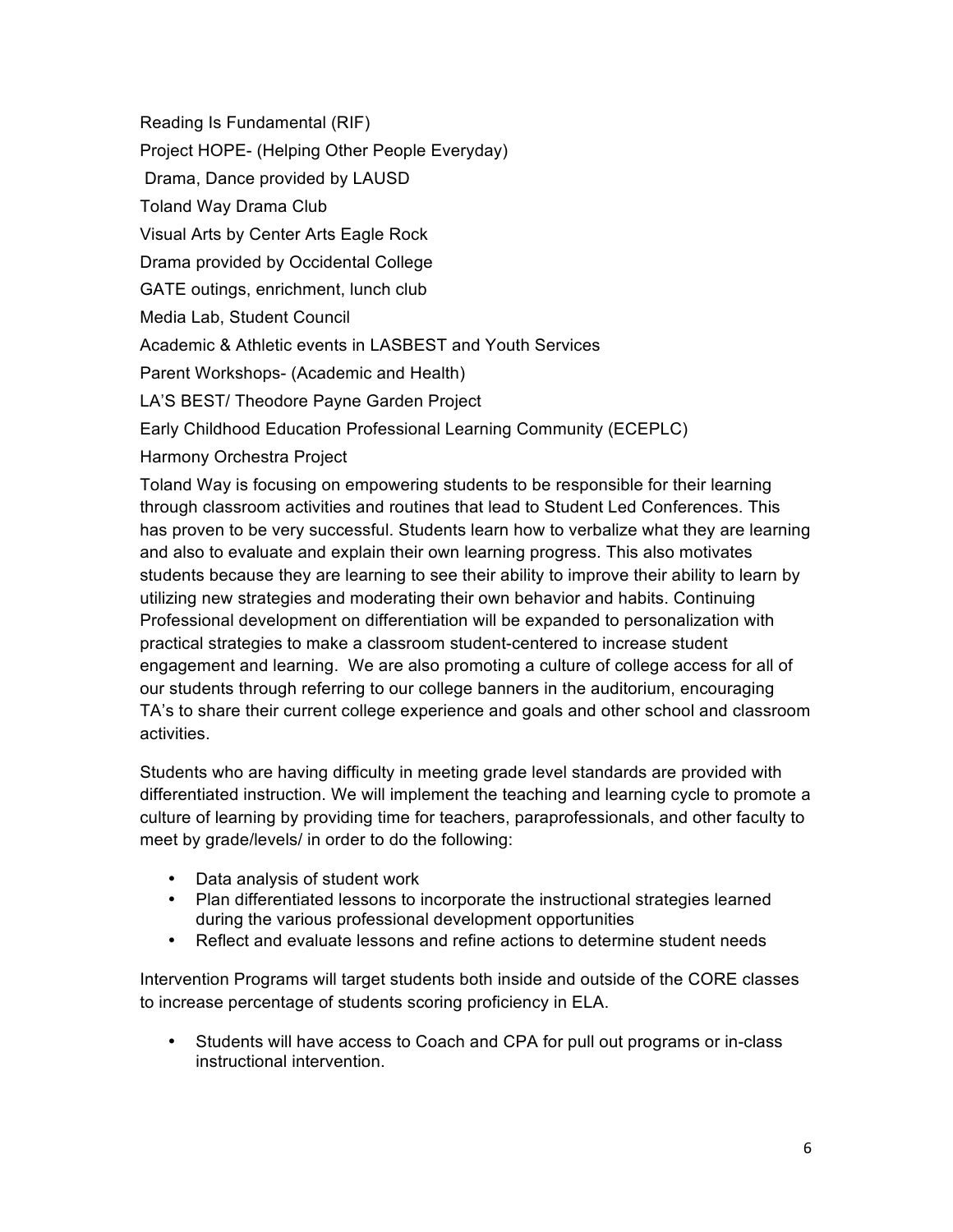- At-risk students will receive intensive instruction with locally designed intervention on Saturdays and after school. These students will be grouped by content strand, needs and/or at-risk indicators.
- The Renaissance Learning Program will be used to serve the needs of students identified as being in need of supplemental assistance in basic literacy and to further support the differentiating instruction with the use of technology.
- Auxiliary, Intervention classes will be offered during the school day for students who are at-risk of not meeting standards and needing further remediation in ELA skills.
- Locally designed intervention materials will be generated for intervention beyond the school day and for in-class supplemental instruction for supporting CCSS.
- Toland Way has Center for Arts Eagle Rock
- PE TIP Grant for two years provides a
- Toland Way provides a Media Lab staffed by a 4-hour paraprofessional and a Learning Center staffed by 2 paraprofessionals overseen by the Resource and Intervention Teacher.

Toland Way did not meet the attendance targets. In order to support increased attendance we have we have budgeted for

- COST, Conferences, referrals to outside counseling and district resources, parent workshops on healthy eating and information from school nurse.
- PSA service 1 day/week for 13 14 and also 14-15
- Hold informational meetings for parents about Attendance Law Requirements and the impact of attendance on student achievement.
- Abolish Chronic Truancy Program to address needs of students with chronic attendance problems.
- Hold SST meetings for students with attendance issues that are impacting their academic progress, who often are also struggling with behavior in class or outside in yard.
- Will provide monthly and semester recognition assemblies and certificates to those students meeting district goal.
- Nurse to provide information and workshops for students and families on healthy habits and nutrition. (2days each week)
- Psychologist (2 days a week) for assessment and also counseling.
- Parents are offered workshops on the importance of good nutrition and its impact on the wellbeing of all members of the family.

#### **b. Professional Culture:**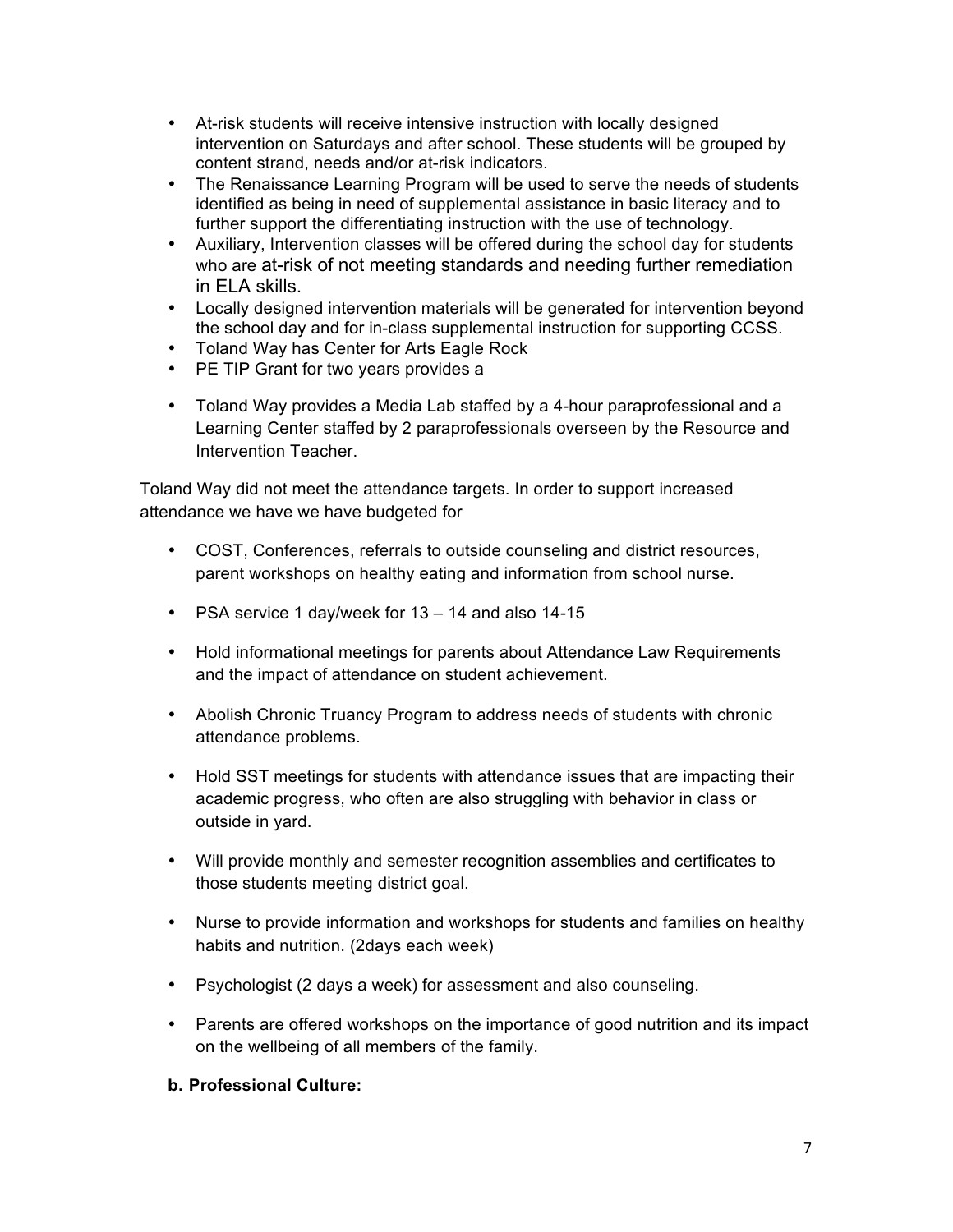We will implement the teaching and learning cycle to promote a culture of learning by providing time for teachers, paraprofessionals, and other faculty to meet by grade/levels/ in order to do the following:

- Data analysis of student work
- Plan differentiated lessons to incorporate the instructional strategies learned during the various professional development opportunities
- Reflect and evaluate lessons and refine actions to determine student needs.

Using the cycle of inquiry model, implement intervention programs and conduct ongoing evaluations to determine student and program outcomes and inform ongoing program needs.

- Staff will receive professional development on strategies and best practices for implementing the Master Plan for English Learners and the CCSS for English Learners.
- Teachers will use SDAIE, Kagan cooperative learning structures and other strategies to differentiate instruction based on students needs.

In order to support the implementation of the Common Core State Standards, we will provide teachers and staff access to professional learning to accelerate proficiency for our socially economically disadvantaged, English Learners (ELs), and students with disabilities (SWD). To elicit critical thinking and deeper understanding with texts and other content, professional development will focus on specific strategies for the implementation of standard-based projects, activities and assignments, and discussion techniques. The professional development will be held during the school day or beyond the regular basis for grade levels. Professional Development focus will be on:

- Math Practices and String Mini-Lessons
- Number sense, data analysis, and probability
- Cognitively guided instruction
- Cooperative learning (Think/Pair/Share)
- Differentiating instruction for at-risk students designed for common core
- Standard-Based Student Projects
- Ongoing professional development for strategies and best practices for EL instruction**,** including consistent ELD instruction, and effective scaffolding, differentiation and SDAIE strategies.

Staff members will also attend conference and training opportunities in order to gather strategies and innovations in ELA and Mathematics for differentiating instruction to target at-risk learners. Attendees will then present these strategies to others within their grade levels, and/or school-wide.

In order to ensure the most effective instructional environment and instructional interventions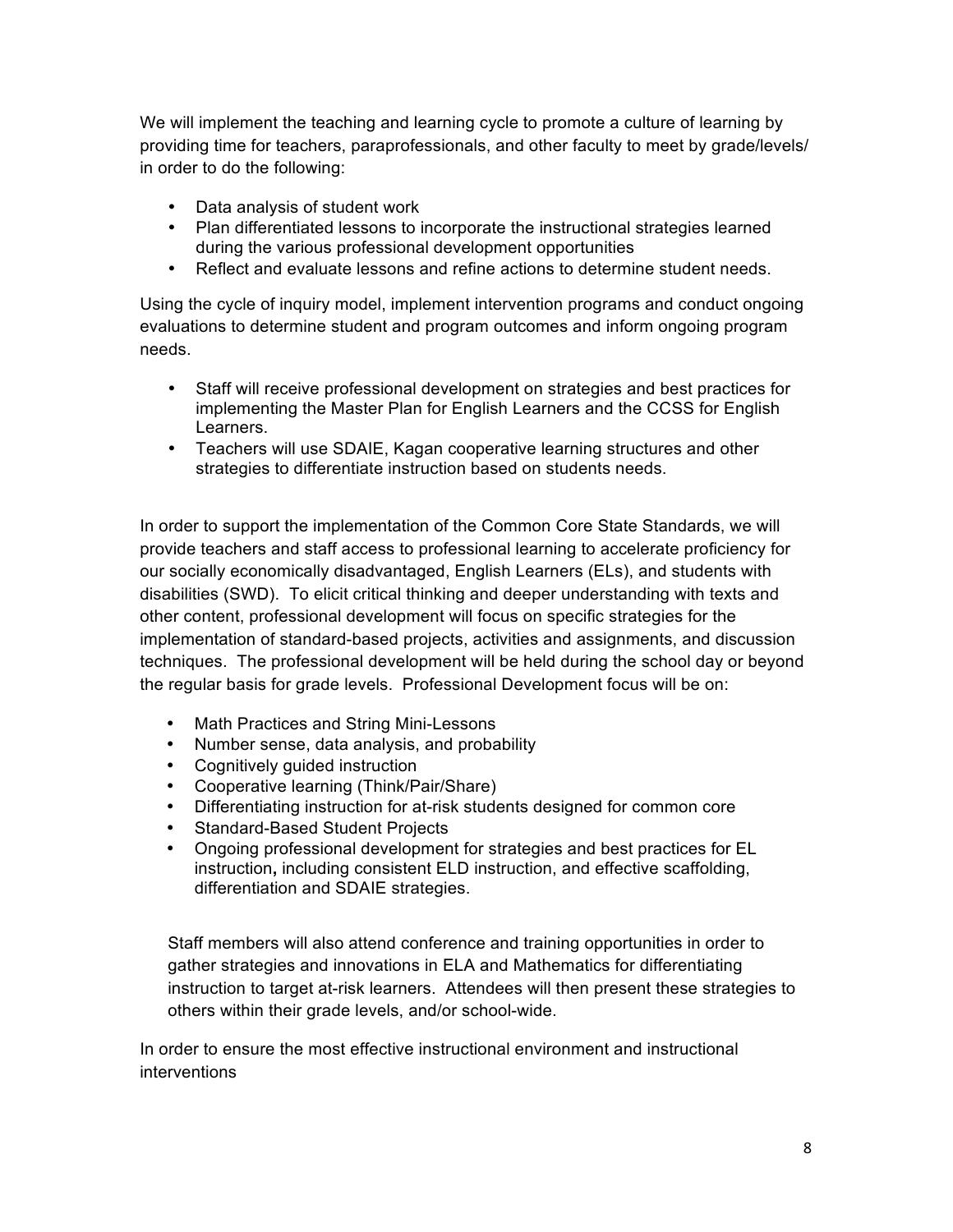- Teachers will incorporate the strategies learned from professional development opportunities
- Instructional Materials such as manipulatives, visuals and supplementary workbooks to support discussion techniques, student engagement and differentiated instruction.
	- 5. **Design Team Capacity:** *Describe the process used to select the Design Team members. List the members and their current position. Describe each member's experience and qualifications. Explain the role of the different stakeholder groups including parents and community members in the development of the proposal.*

Toland Way has been considering adopting the LIS model for a few years. The entire staff received a presentation from one of the Local Options Oversight Committee (LOOC) members. Principal Nery X. Paiz, and Title 1 Coordinator Debbie Wagner bring their experience overseeing the current educational program and Single Plan for Student Achievement at Toland Way. They consult and receive input from parents who participate in parent committees, the School Site Council (SSC) and the Local School Leadership Council. The UTLA Chapter Chair Susan Wright also participates in local governance councils and regularly consults and gets feedback from teachers and other staff. Saul Ramirez and Carol Lum represented the staff at required LOOC workshops. Saul Ramirez and Carol Lum are former Toland Way Chapter Chairs and have participated in school governance councils. The teachers have been teaching at the school for many years and have strong connections with the parents and community. *Community Member Janet Davis assisted with gathering relevant data and aligning our LIS proposal with our existing School Plans, she lives in the school community, was a former Toland Way teacher and was the UTLA LOOC before retiring from LAUSD in September 2015*. Angelica Ixtlahuac was a parent at Toland Way, a campus aide, Community Representative and the PTA treasurer.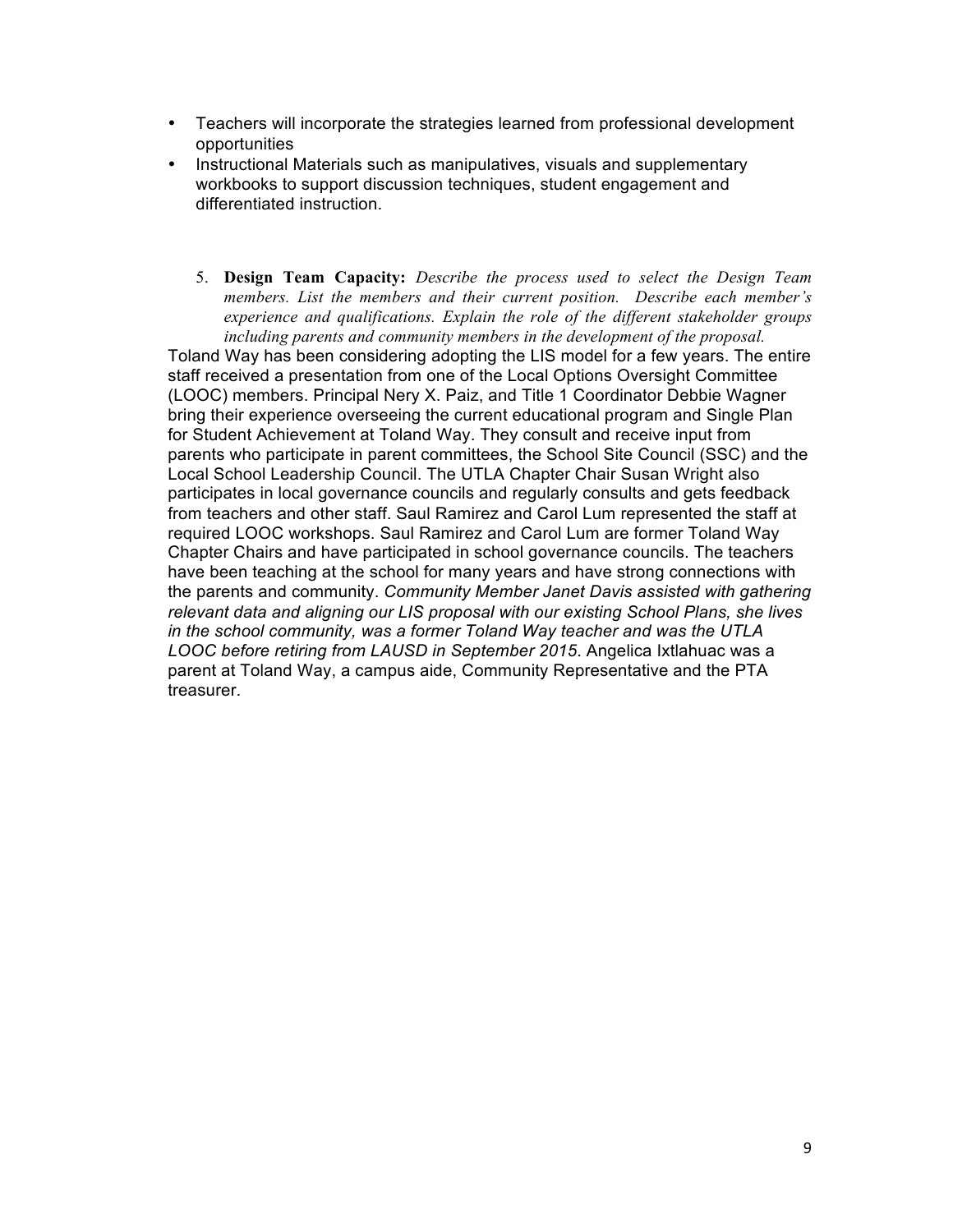# **LOCAL INITIATIVE SCHOOL INSTRUCTIONAL PROGRAM**

The Plan should clearly outline the school's educational philosophy and reflect the School Plan's mission and vision throughout this section. For each waiver include a brief statement as to how the waiver is aligned to and will advance the school plan. Mark the specific waivers requested. If you do not request a waiver you do not need to respond to the prompt.

Applicants interested in the Local Initiative School model should review the LAUSD-UTLA Local School Stabilization and Empowerment Initiative as part of their preparation in writing their plan. Additional resources are also available at http://achieve.lausd.net/Page/2578.

| <b>LIS</b><br>Waiver<br># | <b>Description</b>                                                                                                                                                                                                      | <b>Selection</b><br><b>Status</b> |                                     |
|---------------------------|-------------------------------------------------------------------------------------------------------------------------------------------------------------------------------------------------------------------------|-----------------------------------|-------------------------------------|
|                           | Re-adoption in the Local Initiative School program of any current<br>special conditions and/or waivers already applicable to the school such<br>as School Based Management (SBM).                                       |                                   | We are<br>selecting<br>this waiver: |
|                           |                                                                                                                                                                                                                         | <b>Yes</b>                        | N <sub>0</sub>                      |
|                           |                                                                                                                                                                                                                         |                                   |                                     |
|                           | If you have selected yes, please address the following prompts:<br>Describe the special conditions/waivers that are applicable to your school because it was a<br>LEARN, SBM, iDesign etc., or other reform initiative. |                                   |                                     |
|                           |                                                                                                                                                                                                                         |                                   |                                     |
|                           | Methods to improve pedagogy and student achievement                                                                                                                                                                     | We are                            |                                     |

| Methods to improve pedagogy and student achievement                    |                | We are  |
|------------------------------------------------------------------------|----------------|---------|
| Local initiative Schools have the flexibility to choose and/or develop | selecting this |         |
| methods to improve pedagogy and student achievement, such as           |                | waiver: |
| articulation between grade levels and departments, intervention        | Yes            | No      |
| strategies and intervention/special support programs.                  |                |         |

**How will the school use instruction autonomy?** 

- 2 • **Your response should address the following:** Describe the proposed instructional program and the strategies that will be implemented. Explain why these instructional methods are well-suited to address the needs of the student population served by the school. Describe how the education program will meet the needs of all students. Explain how this connects to the current levels of student achievement as described in the data analysis section and how it aligns with the school's vision and mission. Discuss any special academic/curricular themes the school will feature.
	- Identify the accountability measures and metrics that will be used to evaluate the effectiveness of the pedagogy.

|  | Locally determined curriculum (aligned to Common Core State            | We are         |    |
|--|------------------------------------------------------------------------|----------------|----|
|  | Standards and District minimum curriculum standards)                   | selecting this |    |
|  | Local initiative Schools have the flexibility to choose and/or develop | waiver:        |    |
|  | curriculum models that best reflect the mission and educational        | Yes            | No |
|  | philosophy of the school and that best serve the needs of the student  |                |    |
|  | population. (All State and Federal mandates remain applicable, as well |                |    |
|  | as court orders and consent decrees.)                                  |                |    |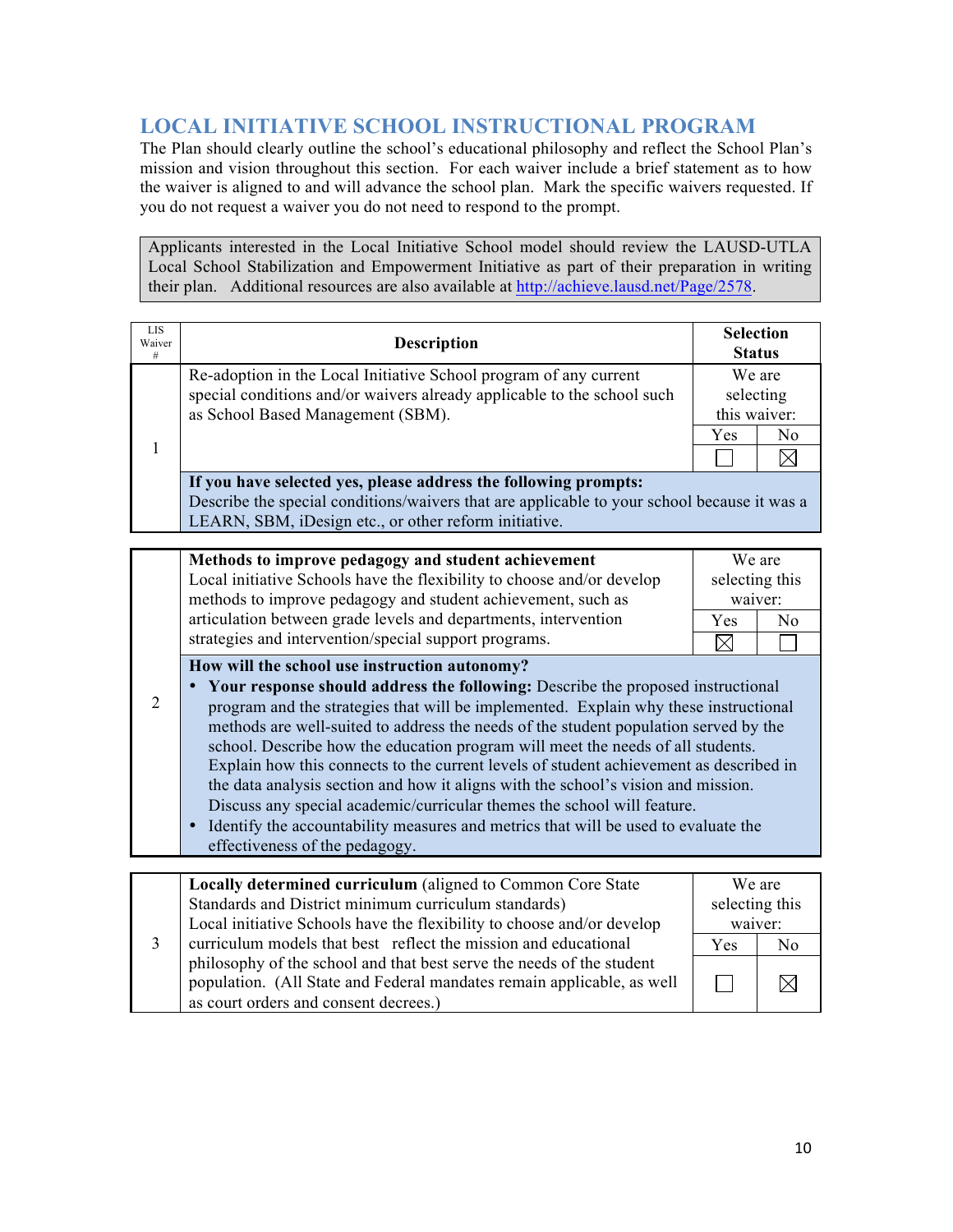**How will the school use curriculum autonomy? Your response should address the following:**

- **Alternative Curriculum, Programs and Resources (include this section, if applicable):** Identify the curriculum, theme, program and resources that will be used instead of the District adopted/approved materials. Explain why a change is necessary and provide evidence that the proposed alternative curriculum is standards based and supported by research. Discuss any special academic/curricular themes the school will feature.
- Identify the accountability measures and metrics that will be used to evaluate the effectiveness of the selected curriculum.

#### **Assessment** We are selecting this Local Initiative Schools have the flexibility to choose and/or develop local interim benchmark assessments, tests, and pacing plans, aligned waiver: with and equivalent to District requirements (e.g., Gifted and Talented Yes No Education (GATE), algebra placement) and complying with any State  $\boxtimes$  $\Box$ and Federal requirement. **How will the school use assessment autonomy? Your response should:** 4 • Describe the school-wide assessment plan that will be used to monitor progress toward the identified instructional goals and to make instructional decisions. • If you are planning to develop your own assessment, describe the process of development and explain what type of assessments you will use (formative and/or summative). Include a timeline that outlines your plans to develop assessments for the school in the implementation plan.

• Identify the accountability measures and metrics that will be used to evaluate the effectiveness of the school's assessment plan.

|   | <b>Local Schedule and Strategies</b>                            | We are                    |     |
|---|-----------------------------------------------------------------|---------------------------|-----|
|   | Toland Way has been successfully using the contractual          |                           |     |
|   |                                                                 | selecting this<br>waiver: |     |
|   | shortened days since they were instituted District-wide. After  |                           |     |
|   | discussion with the staff and parent representatives Toland Way | Yes                       | No. |
|   | submitted and were approved for a waiver to schedule Banked     |                           |     |
|   | Time throughout the year. This is consistent with the Core      |                           |     |
|   | Waiver Principle #2 Redesign the school day, week or year to    |                           |     |
|   | include additional time for student learning and teacher        |                           |     |
|   | collaboration [thereby] providing job-embedded, ongoing         |                           |     |
|   | professional development and increased teacher collaboration    |                           |     |
| 5 | focused on improving teaching and learning.                     |                           |     |
|   |                                                                 |                           |     |
|   | We implement a the teaching and learning cycle to promote a     | $\boxtimes$               |     |
|   | culture of learning by providing time for teachers,             |                           |     |
|   | paraprofessionals, and other faculty to meet by grade/levels in |                           |     |
|   | order to do the following:                                      |                           |     |
|   |                                                                 |                           |     |
|   | Data analysis of student work and assessments                   |                           |     |
|   | Plan and develop differentiated lessons/units to                |                           |     |
|   | incorporate the instructional strategies learned during the     |                           |     |
|   | various professional development opportunities                  |                           |     |
|   |                                                                 |                           |     |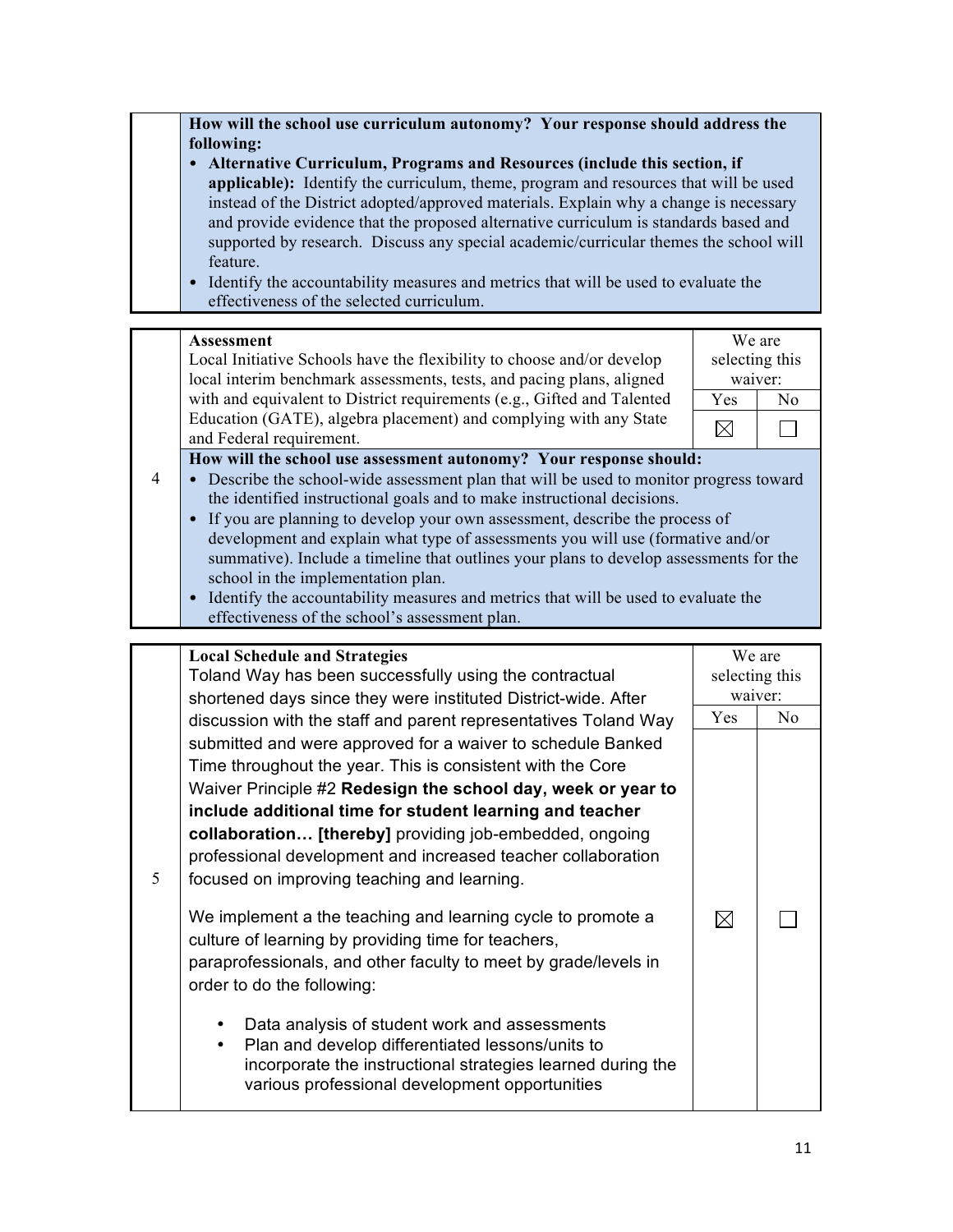| We will evaluate the effectiveness of this change through teacher<br>surveys and by evaluating the levels of implementation of the<br>targeted strategies we have chose to focus on this year including<br>Kagan's Cooperative Learning Strategies. |  |
|-----------------------------------------------------------------------------------------------------------------------------------------------------------------------------------------------------------------------------------------------------|--|
| In addition Using the cycle of inquiry model, Toland Way<br>schedules and implement intervention programs and conduct<br>ongoing evaluations to determine student and program outcomes<br>and inform ongoing program needs.                         |  |
| Intervention Programs will target students both inside and<br>outside of the CORE classes to increase percentage of students<br>scoring proficiency in ELA.                                                                                         |  |
| Students will have access to Coach and CPA for pull out<br>$\bullet$<br>programs or in-class instructional intervention.                                                                                                                            |  |
| At-risk students will receive intensive instruction with<br>$\bullet$<br>locally designed intervention on Saturdays and after<br>school. These students will be grouped by content strand,<br>needs and/or at-risk indicators.                      |  |
| Auxiliary, Intervention classes will be offered during the<br>٠<br>school day for students at-risk of not meeting standards<br>and needing further remediation in ELA skills.                                                                       |  |
|                                                                                                                                                                                                                                                     |  |

|   | <b>School Internal Organization Plan</b>                                              |                | We are         |
|---|---------------------------------------------------------------------------------------|----------------|----------------|
|   | Local Initiative Schools have the freedom to organize their school's                  | selecting this |                |
|   | internal organizational plan, such as division into academies, small                  | waiver:        |                |
|   | learning communities, houses, etc., within the assigned population                    | <b>Yes</b>     | N <sub>0</sub> |
|   | according to the needs of the students and faculty of the school. (All                |                |                |
|   | State and Federal mandates remain applicable, as well as court orders                 |                |                |
| 6 | and consent decrees.)                                                                 |                |                |
|   | If you have selected yes, please address the following prompts:                       |                |                |
|   | Please detail the new organizational structure that you propose for your school along |                |                |
|   | with the rationale that supports the new structure.                                   |                |                |
|   | Discuss the impact on student learning and achievement that you expect to see as a    |                |                |
|   | result of transitioning to this new structure.                                        |                |                |
|   | Identify the accountability measures and metrics that will be used to evaluate the    |                |                |
|   | effectiveness of the new organizational structure.                                    |                |                |
|   |                                                                                       |                |                |
|   | <b>Professional Development</b>                                                       |                | We are         |

|  | <b>Professional Development</b>                                                   | We are         |    |
|--|-----------------------------------------------------------------------------------|----------------|----|
|  | Toland Way has identified the appropriate professional development focus          | selecting this |    |
|  | areas that are aligned with the learning needs of our students and the            | waiver:        |    |
|  | professional development needs identified by staff. We have designed and          | <b>Yes</b>     | N٥ |
|  | scheduled PD that is aligned to our needs and will therefore be able to           |                |    |
|  | maximize the effectiveness of the time allotted. Our goal is to make professional |                |    |
|  | development relevant and job-embedded and encourage increased                     |                |    |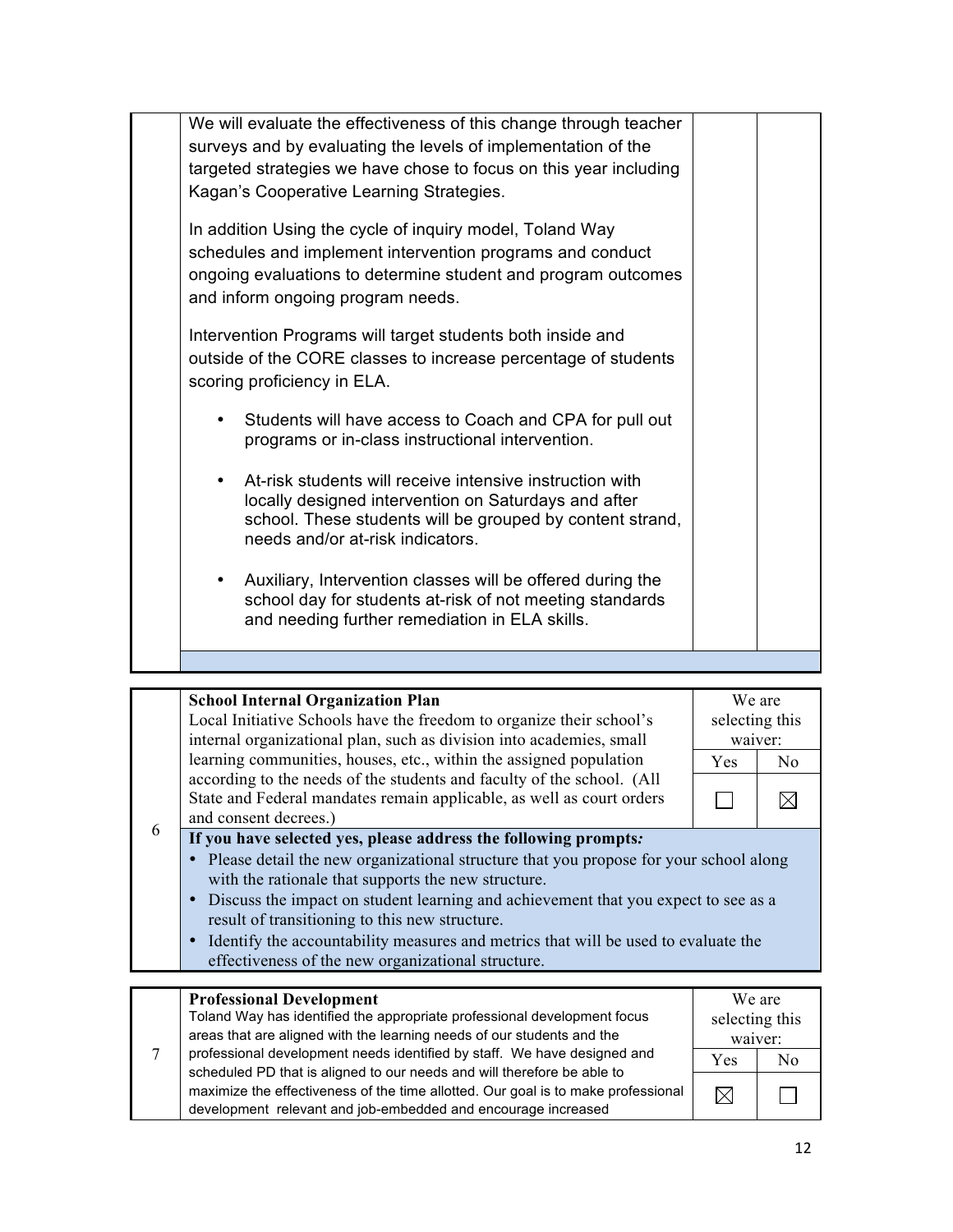|   | A Requirement for "mutual consent"                                                                                                                                                                                                                                                                                                                                                                                                                                                                                                                                     | We are                              |                |
|---|------------------------------------------------------------------------------------------------------------------------------------------------------------------------------------------------------------------------------------------------------------------------------------------------------------------------------------------------------------------------------------------------------------------------------------------------------------------------------------------------------------------------------------------------------------------------|-------------------------------------|----------------|
|   | How will the school use budget autonomy? Your response should:<br>Identify specific priority areas and the reasons they are necessary for the school to achieve<br>its mission. Describe any plans for additional fundraising and what areas will be<br>supplemented or supported by these funds.                                                                                                                                                                                                                                                                      |                                     |                |
| 8 | among certificated staff salaries and subject to other applicable related<br>District requirements such as those governing "guided purchases". (All<br>State and Federal mandates remain applicable, as well as court orders<br>and consent decrees.)                                                                                                                                                                                                                                                                                                                  |                                     | $\bowtie$      |
|   | local discretion but neutralizes the impact of differences such as those                                                                                                                                                                                                                                                                                                                                                                                                                                                                                               | Yes                                 | N <sub>0</sub> |
|   | <b>Budget</b><br>Local Initiative Schools have general fund budget control pursuant to<br>the District's evolving site-based budgeting which currently provides                                                                                                                                                                                                                                                                                                                                                                                                        | We are<br>selecting this<br>waiver: |                |
|   | effectiveness of the professional development plan.                                                                                                                                                                                                                                                                                                                                                                                                                                                                                                                    |                                     |                |
|   | How will the school use professional development autonomy? Your response should:<br>• Describe the school's plan to provide high-quality professional development and<br>support/resources to its administrators, teachers, and staff to assist in the<br>implementation of the proposed plan. You can include a PD calendar that outlines the<br>overall structure of PD at your school.<br>• Identify the accountability measures and metrics that will be used to evaluate the                                                                                      |                                     |                |
|   | Staff will provide feedback after professional developments and will evaluate<br>their use of collaborative, job-embedded professional development at the end of<br>each year to inform PD planning for the following school year.                                                                                                                                                                                                                                                                                                                                     |                                     |                |
|   | Staff members will also attend conference and training opportunities in order to<br>gather strategies and innovations in ELA and Mathematics for differentiating<br>instruction to target at-risk learners. Attendees will then present these<br>strategies to others within their departments, grade levels, and/or school-wide.<br>Staff will attend the Kinder Conference, the National Title I Conference,<br>California Mathematics Council and other district training/conferences that<br>support the key strategies.                                           |                                     |                |
|   | Cognitively guided instruction<br>$\bullet$<br>Differentiating instruction for at-risk students designed for common<br>$\bullet$<br>core<br>Standard-Based Student Projects                                                                                                                                                                                                                                                                                                                                                                                            |                                     |                |
|   | Professional Development focus will be on: Cooperative Learning<br>٠<br>Strategies (Kagan)<br>Close Reading, Vocabulary Skills<br>Math Practices and String Mini-Lessons<br>$\bullet$                                                                                                                                                                                                                                                                                                                                                                                  |                                     |                |
|   | and collectively work to improve the students' academic growth. In order to<br>support the implementation of the Common Core State Standards, we will<br>provide teachers and staff access to professional learning to accelerate<br>proficiency for our English Learners, Socioeconomic disadvantaged students.<br>To elicit critical thinking and deeper understanding with texts and other content,<br>professional development will focus on specific strategies for implementation of<br>discussion techniques, questioning, and 21 <sup>st</sup> Century Skills. |                                     |                |
|   | collaboration. and building a professional culture where teachers share ideas                                                                                                                                                                                                                                                                                                                                                                                                                                                                                          |                                     |                |

| A Requirement for "mutual consent"                           | We are         |
|--------------------------------------------------------------|----------------|
| Toland Way has been fortunate to have teaching staff members | selecting this |
| who have remained at the school for many years. Many have    | waiver:        |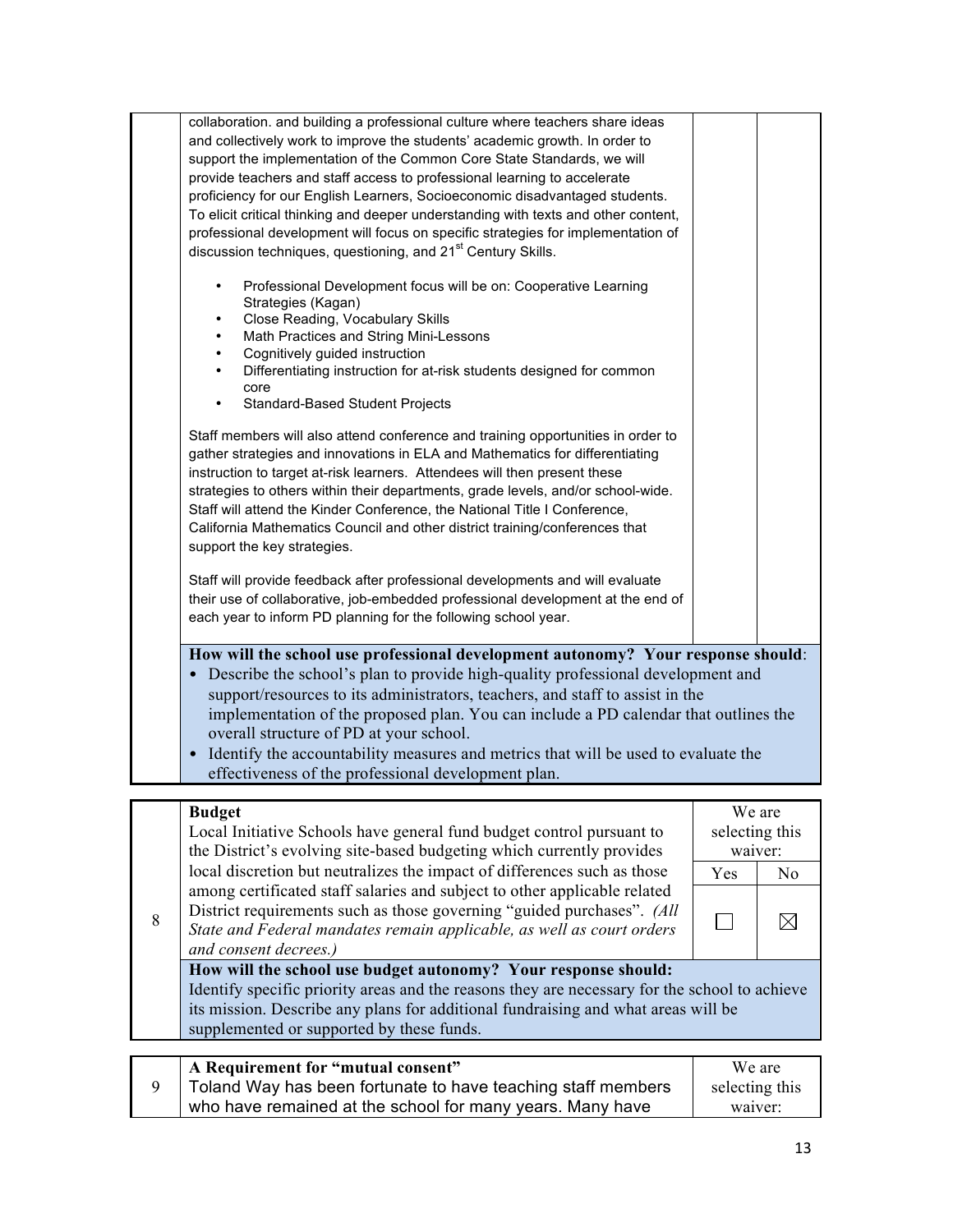|    | direct ties in the community; having attended local K-12 schools,                                                                                                                                                                                                                                                                                                                                                                                                                                                                                                                                                                                                                                                                                                                                                                                                                                                                                                                                                                                                                                                                                                                       | Yes            | N <sub>0</sub> |
|----|-----------------------------------------------------------------------------------------------------------------------------------------------------------------------------------------------------------------------------------------------------------------------------------------------------------------------------------------------------------------------------------------------------------------------------------------------------------------------------------------------------------------------------------------------------------------------------------------------------------------------------------------------------------------------------------------------------------------------------------------------------------------------------------------------------------------------------------------------------------------------------------------------------------------------------------------------------------------------------------------------------------------------------------------------------------------------------------------------------------------------------------------------------------------------------------------|----------------|----------------|
|    | attended Occidental College, and many staff members live in or<br>near the school community, In addition, all staff members have<br>remained at Toland Way because they respect and appreciate<br>both their colleagues and the larger school community. The<br>administrator is a key component to maintaining the positive<br>aspects of the Toland Way School culture, while also assisting<br>the school to continue to improve and adapt to better serve the<br>school community In order to maintain and continue the efforts of<br>the current principal and staff it is essential that Toland Way have<br>"mutual consent" for new certificated staff in the future. Out<br>criteria will be based on our mission: Toland Way Elementary is a<br>learning community that acknowledges the strengths and<br>uniqueness of each individual student, while promoting academic<br>and personal excellence. We strive to create a safe, welcoming<br>environment with clear expectations and mutual respect. Toland<br>Way will follow the guidelines for the selection committee<br>described in the Local School Stabilization and Empowerment<br>Initiative (LSSEI) Section I. G. | $\boxtimes$    |                |
|    | How will the school use staffing autonomy? Your response should:<br>Discuss the academic and non-academic staffing necessary to achieve the vision and<br>mission. Describe how the proposed staffing plan will ensure adequate instruction and<br>services to all students. Explain how the proposed staffing structure is necessary for the<br>school to achieve its mission. Describe the criteria and process for principal and teacher<br>selection. Explain how the criterion provided aligns with your school's vision and<br>mission.                                                                                                                                                                                                                                                                                                                                                                                                                                                                                                                                                                                                                                           |                |                |
|    |                                                                                                                                                                                                                                                                                                                                                                                                                                                                                                                                                                                                                                                                                                                                                                                                                                                                                                                                                                                                                                                                                                                                                                                         |                |                |
|    | Process for determining teacher assignments                                                                                                                                                                                                                                                                                                                                                                                                                                                                                                                                                                                                                                                                                                                                                                                                                                                                                                                                                                                                                                                                                                                                             | We are         |                |
|    | Local Initiative Schools may adopt local processes/methods for                                                                                                                                                                                                                                                                                                                                                                                                                                                                                                                                                                                                                                                                                                                                                                                                                                                                                                                                                                                                                                                                                                                          | selecting this |                |
|    | determining teacher assignments to grade levels, departments, subjects                                                                                                                                                                                                                                                                                                                                                                                                                                                                                                                                                                                                                                                                                                                                                                                                                                                                                                                                                                                                                                                                                                                  | waiver:        |                |
| 10 | and classes, (looping, team-teaching, ungraded instruction, multi-age                                                                                                                                                                                                                                                                                                                                                                                                                                                                                                                                                                                                                                                                                                                                                                                                                                                                                                                                                                                                                                                                                                                   | Yes            | N <sub>o</sub> |
|    | classrooms, etc.). All State and Federal mandates remain applicable, as                                                                                                                                                                                                                                                                                                                                                                                                                                                                                                                                                                                                                                                                                                                                                                                                                                                                                                                                                                                                                                                                                                                 |                | ↖↗             |

**How will the school use staffing autonomy? Your response should:** Describe the alternative process that will be used for determining teacher assignments.

well as court orders and consent decrees.

conduct, suspension, expulsions and transfers.

|    | <b>Process for determining Appointed Positions</b>                                         | We are         |    |
|----|--------------------------------------------------------------------------------------------|----------------|----|
|    | Local Initiative Schools may adopt local process/methods for selecting                     | selecting this |    |
|    | teachers as grade level or department chairs, coordinators, deans,                         | waiver:        |    |
|    | instructional coaches, etc.                                                                | <b>Yes</b>     | No |
| 11 |                                                                                            |                |    |
|    | Your response should:                                                                      |                |    |
|    | Describe the alternative process that will be used for selecting teachers to grade levels, |                |    |
|    | subjects, classes, etc.                                                                    |                |    |
|    |                                                                                            |                |    |
|    | <b>School Discipline Guidelines</b>                                                        | We are         |    |
|    | School's student discipline guidelines and code of student conduct,                        | selecting this |    |
| 12 | aligned with District-wide standards and rules governing student                           | waiver:        |    |

14

 $\boxtimes$ 

 $\Box$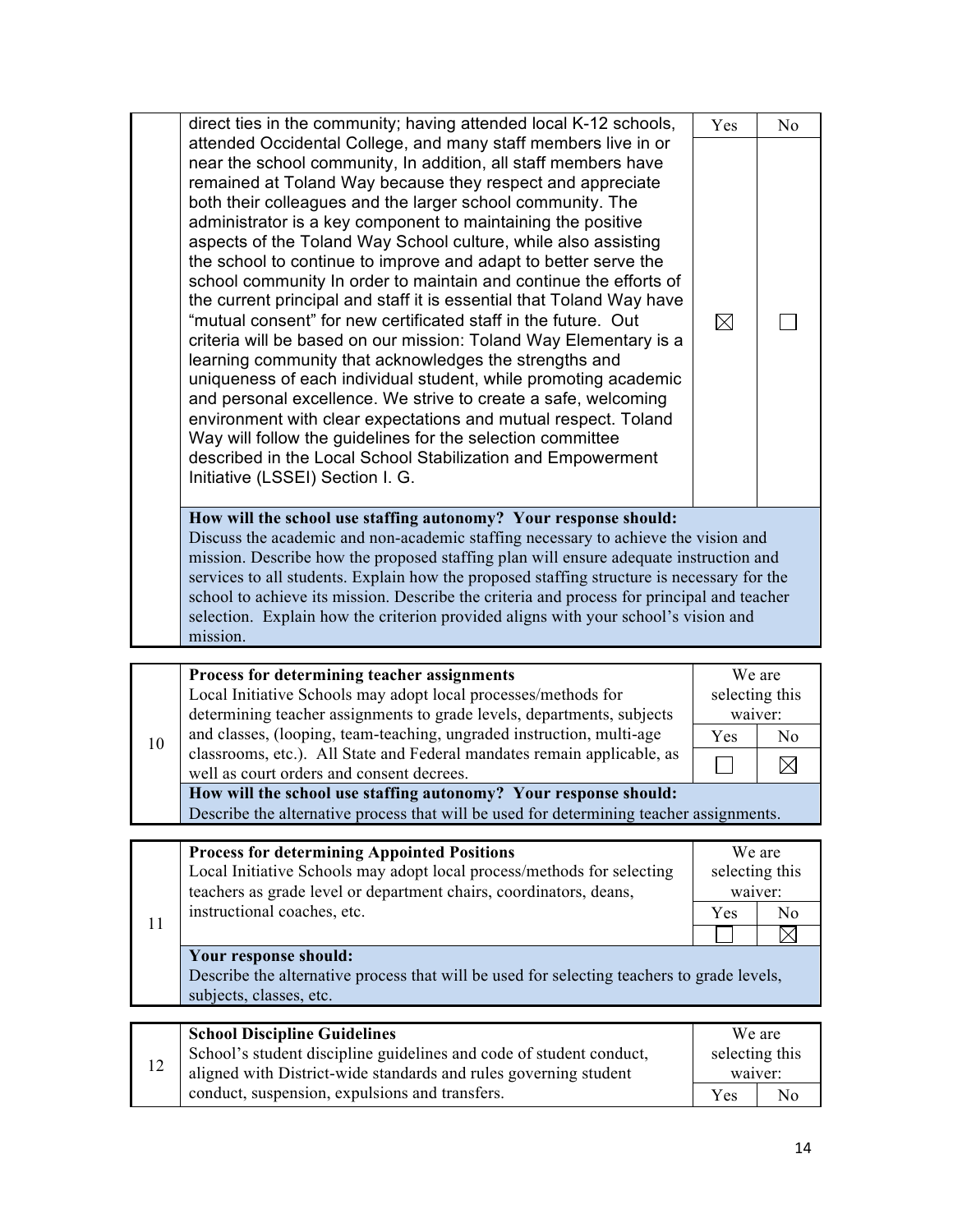|    | If you have selected this waiver, please address:<br>How you will implement this waiver and what it will look like in practice?                                                                  |                                     |                                            |
|----|--------------------------------------------------------------------------------------------------------------------------------------------------------------------------------------------------|-------------------------------------|--------------------------------------------|
| 13 | <b>Health and Safety Matters</b><br>Local Initiative Schools have the freedom to create alternate approaches<br>to school health and safety matters.                                             | Yes                                 | We are<br>selecting this<br>waiver:<br>No. |
|    | If you have selected yes, please address:<br>Explain what alternate approaches you plan to use and how they will lead to improved<br>student achievement.                                        |                                     |                                            |
|    |                                                                                                                                                                                                  |                                     |                                            |
|    | <b>Separate Waiver Plans</b><br>Local Initiative School's adoption of separate waiver plans such as Pilot<br>program (but subject to that program's RFP, Pilot Steering Committee                | We are<br>selecting this<br>waiver: |                                            |
|    | review/approval process, and Pilot voting requirements), or ESBMM                                                                                                                                | <b>Yes</b>                          | N <sub>0</sub>                             |
| 14 | Program (but subject to that program's requirements)—in both cases<br>subject to the dispute resolution process in Section V below, regarding<br>denials of program approvals or other disputes. |                                     |                                            |
|    | If you have selected yes, please address the following prompt:<br>Describe how you will implement this waiver and what it will look like in practice?                                            |                                     |                                            |

|    | <b>Additional Waivers</b>                                                                |            | We are         |  |  |
|----|------------------------------------------------------------------------------------------|------------|----------------|--|--|
| 15 | Local Initiative Schools may request local authority waivers in addition                 |            | selecting this |  |  |
|    | to those described above. Such additional waivers would, however,                        |            | waiver:        |  |  |
|    | require separate consideration and approval from both the District and                   | <b>Yes</b> | No             |  |  |
|    | UTLA before becoming effective. Identify the additional waivers                          |            |                |  |  |
|    | necessary to support and ensure the successful implementation of the                     |            |                |  |  |
|    | school plan. Please contact LOOC at 213 241-8700 if selecting                            |            |                |  |  |
|    | additional waivers.                                                                      |            |                |  |  |
|    | How will the school use the additional waivers? Each waiver should be addressed          |            |                |  |  |
|    | separately. Your response should:                                                        |            |                |  |  |
|    | Describe how the school will use each of the additional waivers selected to advance your |            |                |  |  |
|    | school's Mission and Vision. How will this waiver support other aspects of your plan?    |            |                |  |  |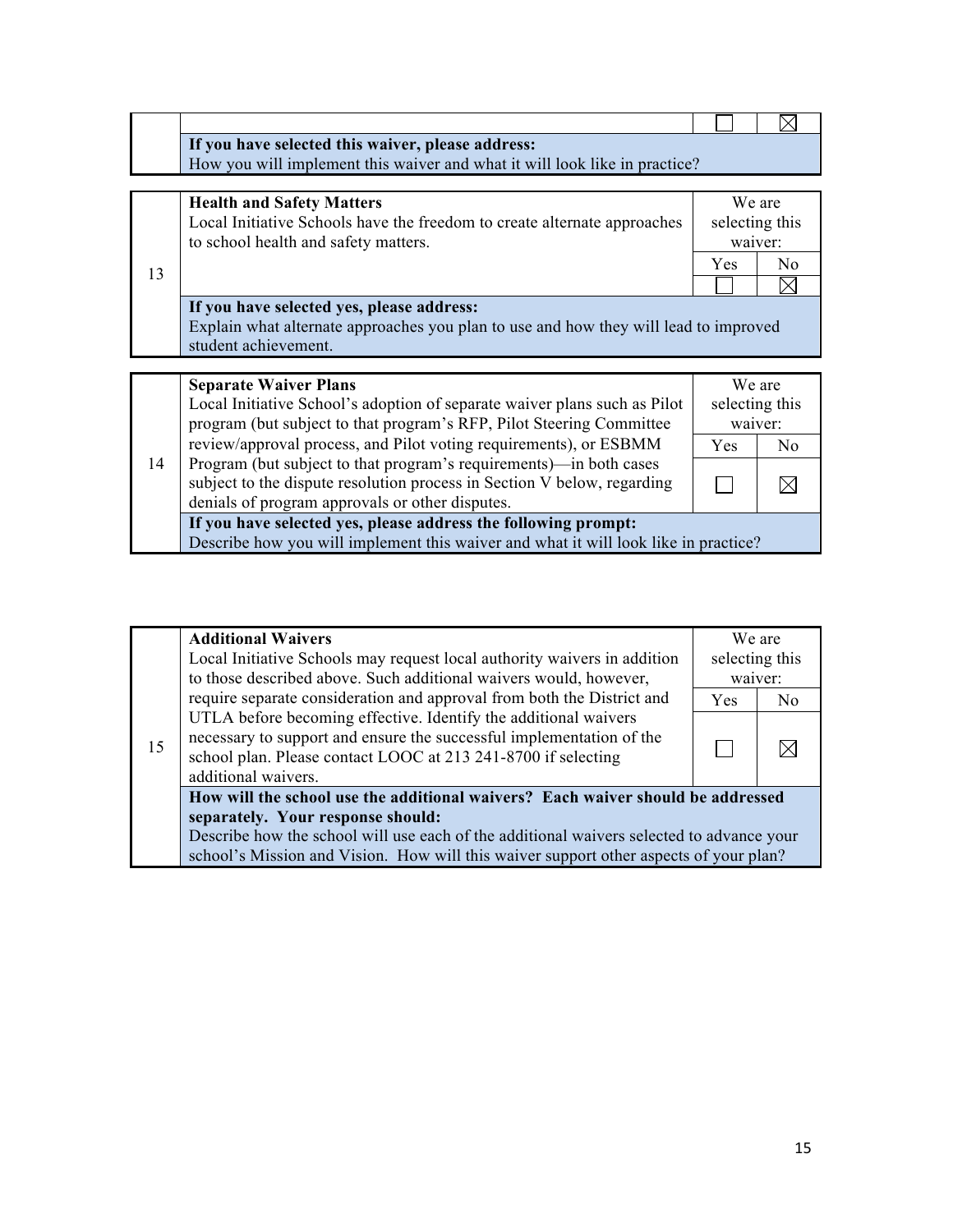#### **RATIONALE FOR THE AUTONOMOUS MODEL CHOSEN**

*Autonomous schools are to be established for the purpose of improving school performance and student achievement by utilizing increased autonomy and flexibility. These autonomies are used to create the conditions necessary to provide students with a variety of innovative learning options and an improved educational learning environment. Explain how the selected model addresses the specific issues, challenges, or needs identified in the School Data Profile/Analysis response. Explain how your choice aligns with your stated vision and mission*.

Toland Way was interested in the LIS model because they felt the flexibility in scheduling and professional development would allow them to focus more time on relevant professional development and additional intervention opportunities for students who will benefit from additional intervention. The mutual consent waiver will allow the teachers, administrator and parents more choice when Toland Way has certificated staff openings in the future. We will select new staff based on our stated vision and mission.

When there is a need to select new certificated staff we will look for people who are interested and ready to join the Toland Way **"Learning Community,"** who **value and respect our students and their families** and believe that the key to increasing student academic and social achievement is through the **collaborative efforts of the school, family, and community partners.**

## **LIS IMPLEMENTATION PLAN**

| <b>PROPOSAL ELEMENT:</b><br><b>PROPOSAL ELEMENT:</b><br><b>PROPOSAL ELEMENT:</b><br><b>PROPOSAL ELEMENT:</b> |  |
|--------------------------------------------------------------------------------------------------------------|--|
| Professional<br><b>Staff Selection</b><br>Targeted                                                           |  |
| Intervention ELA and<br>Development                                                                          |  |
| /Schedule<br>Math Including                                                                                  |  |
| Targeted                                                                                                     |  |
| Intervention for ELs                                                                                         |  |
| <b>RESPONSIBILITY</b><br>Principal, Targeted<br>Principal, Chapter<br>Principal,                             |  |
| Who will lead the<br><b>Student Population</b><br>Chair,<br>Intervention Teacher,<br>implementation of this  |  |
| Parent/Community<br>element?<br>Adviser, PD<br><b>Targeted Student</b>                                       |  |
| Committee,<br>Population Adviser,<br>Rep                                                                     |  |
| Intervention Teacher                                                                                         |  |
|                                                                                                              |  |
| <b>RESOURCES</b><br>Depth of Knowledge<br>Targeted PD<br>A designated staff                                  |  |
| (DOK) resources,<br>selection committee                                                                      |  |
| What resources are<br><b>Teacher X Time</b><br>will be identified with<br>needed for successful              |  |
| <b>Enriched Support for</b><br>implementation?<br>alternates. Contact                                        |  |
| Clerical and custodial<br>Arts and PE: Center for<br>information will be                                     |  |
| overtime and<br>Arts Eagle Rock PE<br>available to all                                                       |  |
| supplies<br>members of the                                                                                   |  |
| Teacher Teacher led<br>selection team.                                                                       |  |
| Intervention<br>PD, release time to<br>Committee will                                                        |  |

### TOLAND WAY ES LIS IMPLEMENTATION PLAN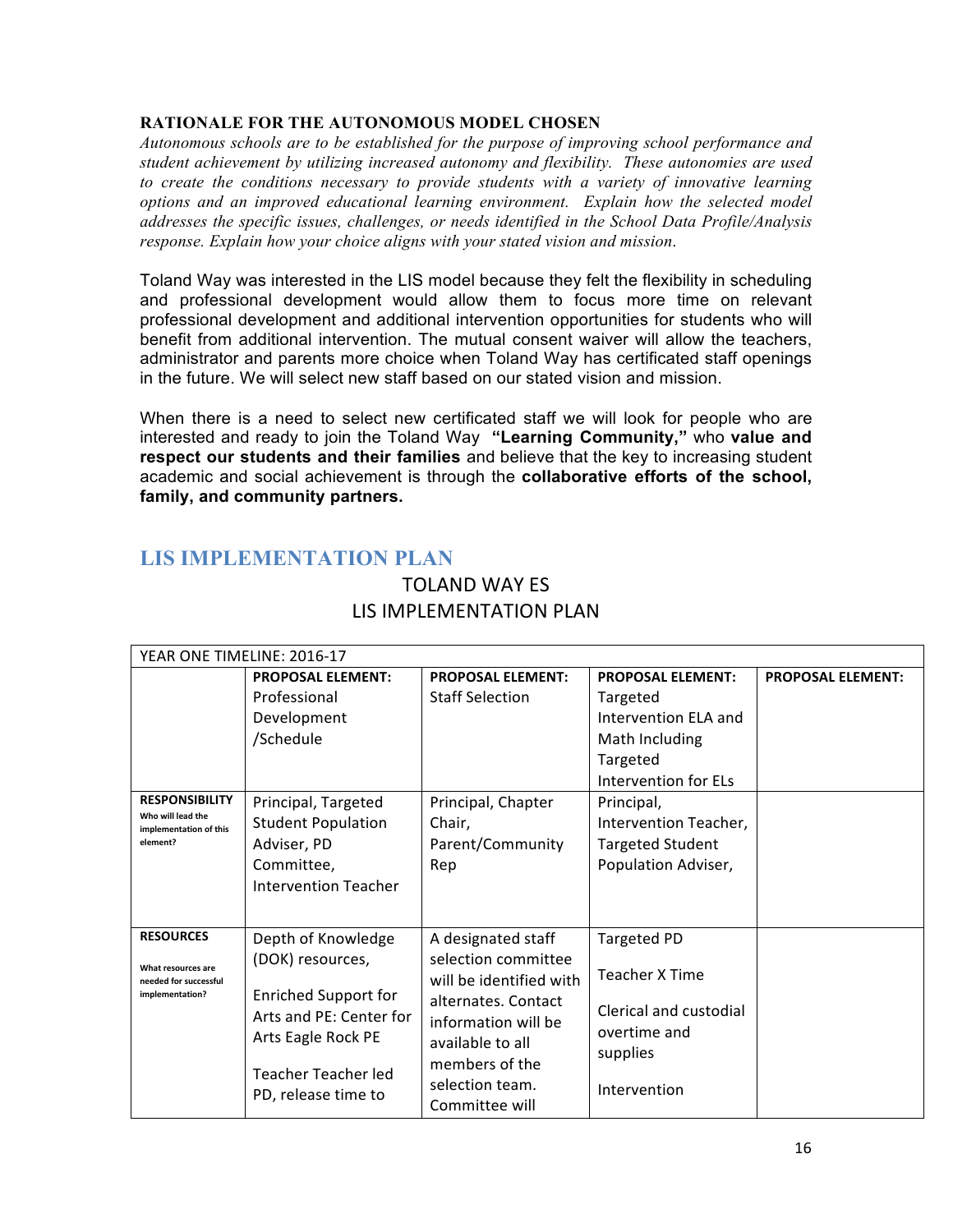|                                              | plan                          | review the Staff           | curricular materials     |  |
|----------------------------------------------|-------------------------------|----------------------------|--------------------------|--|
|                                              |                               | <b>Selection District</b>  |                          |  |
|                                              | <b>TSP Adviser</b>            | resources from HR.         | MMED provided            |  |
|                                              |                               |                            | "Being a Writer"         |  |
|                                              |                               |                            |                          |  |
|                                              |                               |                            |                          |  |
|                                              |                               |                            |                          |  |
|                                              |                               |                            |                          |  |
|                                              |                               |                            |                          |  |
| <b>EVIDENCE OF</b>                           | Teacher Evaluations of        | Debrief from the           | Student achievement      |  |
| <b>SUCCESS</b>                               | PD and end of year            | <b>Selection Committee</b> | data                     |  |
|                                              | survey.                       | after completing a         |                          |  |
| How will you know you<br>are making progress |                               | selection process.         | <b>Local Assessments</b> |  |
| post implementation?                         | Improved PE Fitness           |                            |                          |  |
|                                              | results                       | <b>School Report Card</b>  | <b>DIBELS</b>            |  |
|                                              |                               | survey data                |                          |  |
|                                              | <b>Evidence of Arts</b>       |                            | District Interim         |  |
|                                              | education displayed in        | Staff discussion           | assessment               |  |
|                                              | the classroom                 |                            | EL Redesignation and     |  |
|                                              |                               | <b>Parent Community</b>    | EL progress on the       |  |
|                                              | <b>Improved Student</b>       | response from SSC,         | CA EL assessment         |  |
|                                              | achievement on state,         | <b>ELAC</b> and other      |                          |  |
|                                              | District, and local           | parent committees.         |                          |  |
|                                              | assessments                   |                            |                          |  |
|                                              |                               |                            |                          |  |
|                                              | Increased EL progress         |                            |                          |  |
|                                              | on CELDT or the new           |                            |                          |  |
|                                              | state EL Assessment.          |                            |                          |  |
|                                              | Parent, Student, and          |                            |                          |  |
|                                              | <b>Teacher Survey results</b> |                            |                          |  |
|                                              |                               |                            |                          |  |
| <b>EVALUATION</b>                            | PD Committee with             | Debrief from the           | <b>CELDT</b> and         |  |
| <b>PROCESS</b>                               | Principal and TSP             | selection committee        | redesignation rates      |  |
|                                              | Coordinator will              |                            |                          |  |
| What mechanisms will<br>you use to measure   | review above data as          | Committee will             |                          |  |
| progress?                                    | part of their review of       | Review the above           |                          |  |
|                                              | Toland Way's SPSA             | data and any               |                          |  |
|                                              | and make adjustments          | additional Faculty         |                          |  |
|                                              | for the following             | and Parent/                |                          |  |
|                                              | school year.                  | Community feedback         |                          |  |
|                                              |                               | after a selection          |                          |  |
|                                              | First Semester is             | process, refine            |                          |  |
|                                              | planned in June and           | interview questions.       |                          |  |
|                                              | the second semester is        | At the end of the          |                          |  |
|                                              | finalized in the fall.        | school year review         |                          |  |
|                                              |                               | any feedback from          |                          |  |
|                                              |                               | the Selection              |                          |  |
|                                              |                               | Committee when             |                          |  |
|                                              |                               |                            |                          |  |